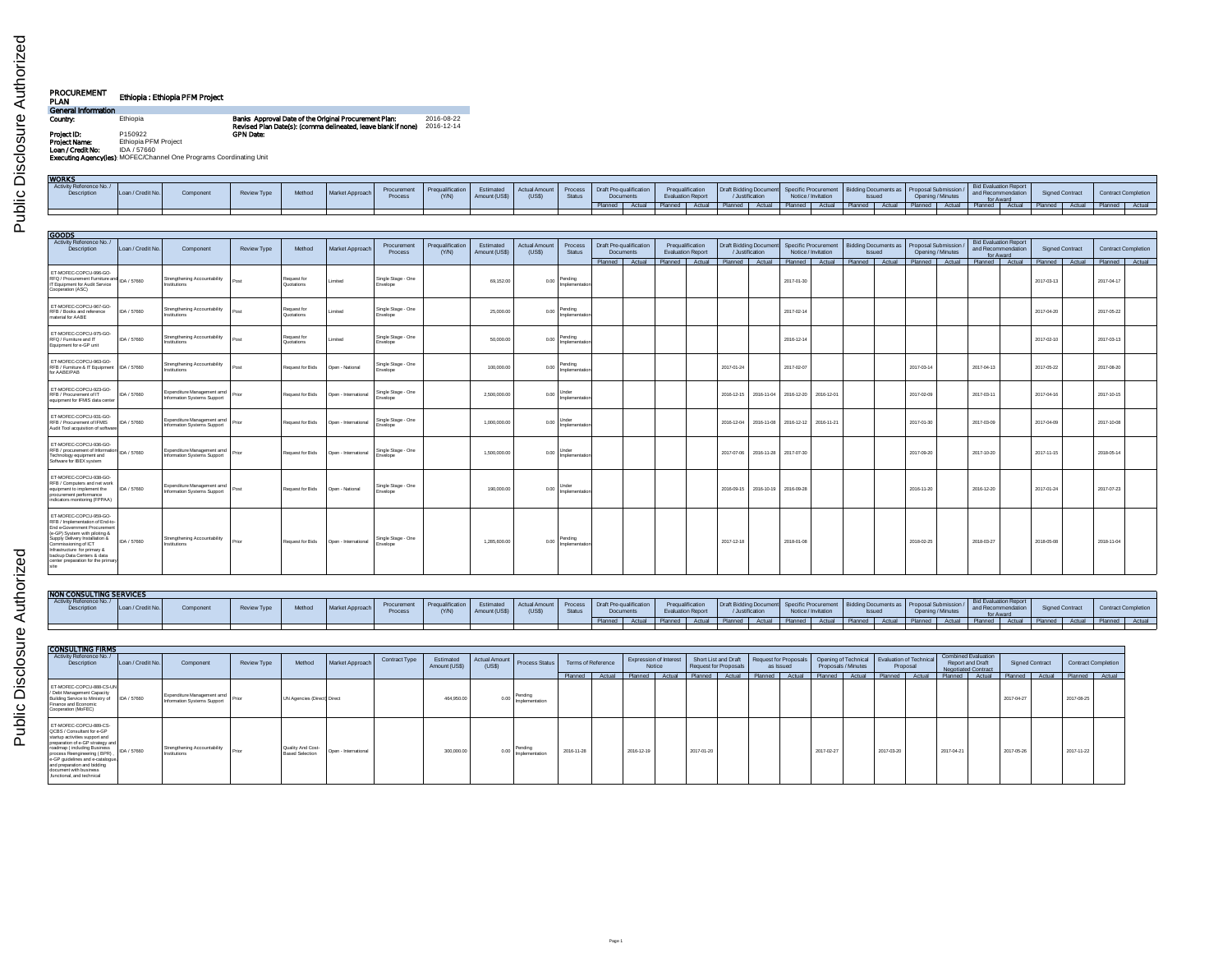| ET-MOFEC-COPCU-890-CS-<br>QCBS / Social Accountability<br>communication and change<br>management Consultant<br>(including communication<br>material) for e-GP                              | IDA / 57660 | Strengthening Accountability<br>Institutions              | Prior | Quality And Cost-<br><b>Based Selection</b> | Open - International | 300,000.00   | 0.00 | Pending<br>Implementation            | 2017-01-05 |            | 2017-02-09 |            | 2017-03-14 |            |  | 2017-04-19 | 2017-05-10 | 2017-06-07 | 2017-07-12 | 2017-11-09 |
|--------------------------------------------------------------------------------------------------------------------------------------------------------------------------------------------|-------------|-----------------------------------------------------------|-------|---------------------------------------------|----------------------|--------------|------|--------------------------------------|------------|------------|------------|------------|------------|------------|--|------------|------------|------------|------------|------------|
| ET-MOFEC-COPCU-895-CS-<br>QCBS / Professional<br>accountancy<br>examinations/accreditation<br>schemes-Certification: (                                                                     | IDA / 57660 | Strengthening Accountability<br>Institutions              | Post  | Quality And Cost-<br><b>Based Selection</b> | Open - National      | 170,000.00   |      | $0.00$ Pending<br>Implementation     | 2016-11-16 |            | 2016-12-15 |            | 2017-01-13 |            |  | 2017-02-16 | 2017-03-10 | 2017-03-30 | 2017-05-01 | 2017-10-27 |
| ET-MOFEC-COPCU-896-CS-<br>QCBS / Audit quality needs and IDA / 57660<br>impact assessment                                                                                                  |             | Strengthening Accountability<br>hstitutions               | Post  | Quality And Cost-<br><b>Based Selection</b> | Open - National      | 52,588.00    |      | $0.00$ Under<br>Implementation       | 2016-11-16 | 2016-12-07 | 2016-12-16 |            | 2017-01-30 |            |  | 2017-03-10 | 2017-03-30 | 2017-04-24 | 2017-05-19 | 2017-11-15 |
| ET-MOFEC-COPCU-901-CS-<br>QCBS / Consultancy for the<br>development of training<br>curricula/material for Training<br>Center of OFAG                                                       | IDA / 57660 | Strengthening Accountability<br>Institutions              | Post  | Quality And Cost-<br><b>Based Selection</b> | Open - National      | 192,937.00   |      | $0.00$ Pending<br>Implementation     | 2016-09-16 |            | 2016-10-07 |            | 2016-11-07 |            |  | 2016-12-07 | 2016-12-27 | 2017-01-23 | 2017-02-17 | 2017-06-19 |
| ET-MOFEC-COPCU-897-CS-<br>QCBS / International consultant<br>partner/firm recruitment as a<br>Twining partner- to strengthen the<br>PAB to be established by AABE                          | IDA / 57660 | Strengthening Accountability<br>Institutions              | Post  | Quality And Cost-<br><b>Based Selection</b> | Open - National      | 200,000.00   |      | $0.00$ Pending<br>Implementation     | 2016-11-18 |            | 2016-12-08 |            | 2017-02-16 |            |  | 2017-03-16 | 2017-04-05 | 2017-04-26 | 2017-05-17 | 2017-09-14 |
| ET-MOFEC-COPCU-935-CS-<br>QCBS / Consultancy for single<br>Treasury Account (STA)                                                                                                          | IDA / 57660 | Strengthening Accountability<br>Institutions              | Post  | Quality And Cost-<br><b>Based Selection</b> | Open - National      | 150,260.00   |      | 0.00 Under                           | 2016-09-20 | 2016-09-09 | 2016-10-11 | 2016-10-17 | 2016-11-24 |            |  | 2016-12-23 | 2017-01-13 | 2017-02-10 | 2017-03-02 | 2017-08-29 |
| ET-MOFEC-COPCU-964-CS-<br>QCBS / Consultancy service for<br>internal and external<br>communication including BOOST<br>documentation                                                        | IDA / 57660 | Strengthening Accountability<br>Institutions              | Prio  | Quality And Cost-<br><b>Based Selection</b> | Open - International | 300,000.00   | 0.00 | Pending<br>Implementation            | 2017-02-21 |            | 2017-03-14 |            | 2017-04-18 |            |  | 2017-05-20 | 2017-06-19 | 2017-07-24 | 2017-08-23 | 2018-02-19 |
| ET-MOFEC-COPCU-869-CS-<br>QCBS / Consultancy for annual   IDA / 57660<br>AFROSAI-E result verification                                                                                     |             | Expenditure Management amd<br>Information Systems Support | Post  | Quality And Cost-<br><b>Based Selection</b> | Open - International | 240,260.00   | 0.00 | Pending<br>Implementation            | 2016-10-18 |            | 2016-11-25 |            | 2016-12-28 |            |  | 2017-02-01 | 2017-03-09 | 2017-04-17 | 2017-05-19 | 2017-09-15 |
| ET-MOFEC-COPCU-969-CS-<br>QCBS / consultancy to<br>undertake capacity assessment<br>of the selected regions REACCS                                                                         | IDA / 57660 | Strengthening Accountability<br>Institutions              | Post  | Quality And Cost-<br><b>Based Selection</b> | Open - National      | 100,000.00   |      | $0.00$   Under<br>Implementation     | 2016-09-28 | 2016-09-09 | 2016-10-19 | 2016-10-17 | 2016-11-24 | 2016-12-07 |  | 2016-12-26 | 2017-01-25 | 2017-02-23 | 2017-03-24 | 2017-09-20 |
| ET-MOFEC-COPCU-925-CS-<br>QCBS / IFMIS Audit Tool<br>Consultancy and Implementation                                                                                                        | IDA / 57660 | Expenditure Management amd<br>Information Systems Support | Prior | Quality And Cost-<br><b>Based Selection</b> | Open - International | 500,000.00   |      | 0.00 Pending<br>Implementation       | 2016-11-16 |            | 2016-12-07 |            | 2017-01-27 |            |  | 2017-02-27 | 2017-03-29 | 2017-05-03 | 2017-05-25 | 2018-05-25 |
| ET-MOFEC-COPCU-930-CS-<br>QCBS / Consultancy service for   IDA / 57660<br>Change management                                                                                                |             | Expenditure Management amd<br>Information Systems Support | Post  | Quality And Cost-<br><b>Based Selection</b> | Doen - National      | 150,000.00   |      | $0.00$ Pending<br>Implementation     | 2016-12-19 |            | 2017-01-09 |            | 2017-02-14 |            |  | 2017-03-16 | 2017-03-31 | 2017-05-05 | 2017-06-02 | 2017-11-29 |
| ET-MOFEC-COPCU-868-CS-<br>QCBS / Quality Assurance firm   IDA / 57660<br>for IFMIS                                                                                                         |             | Expenditure Management amd<br>Information Systems Support | Prior | Quality And Cost-<br><b>Based Selection</b> | Open - International | 1,000,000.00 | 0.00 | <b>Under</b><br>Implementation       | 2017-02-16 |            | 2017-03-23 | 2016-11-04 | 2017-06-01 |            |  | 2017-05-29 | 2017-06-28 | 2017-08-02 | 2017-09-06 | 2018-09-06 |
| ET-MOFEC-COPCU-891-CS-<br>QCBS / Consultancy for<br>preparation of methodology and<br>template for market research<br>reference prices and prices<br>indices for major procurable<br>items | IDA / 57660 | Strengthening Accountability<br>Institutions              | Prior | Quality And Cost-<br><b>Based Selection</b> | Open - National      | 200,000.00   |      | $0.00$ Pending<br>Implementation     | 2016-11-16 |            | 2016-12-16 |            | 2016-12-30 |            |  | 2017-02-01 | 2017-02-24 | 2017-03-22 | 2017-04-26 | 2018-03-03 |
| ET-MOFEC-COPCU-892-CS-<br>QCBS / Technical Assistance<br>consultancy to improve quality of IDA / 57660<br>Audits for office of Federal<br>Auditor General (OFAG)                           |             | Strengthening Accountability<br>Institutions              | Prio  | Quality And Cost-<br><b>Based Selection</b> | Open - International | 1,400,000.00 |      | $0.00$ Under<br>Implementation       | 2017-01-08 | 2016-10-14 | 2017-01-26 |            | 2017-03-12 |            |  | 2017-04-19 | 2017-05-24 | 2017-06-28 | 2017-07-19 | 2018-01-15 |
| ET-MOFEC-COPCU-937-CS-<br>QCBS / Consultancy to develop   IDA / 57660<br>manuals for regions on Program<br>Budgeting                                                                       |             | Strengthening Accountability<br>hstitutions               | Post  | Quality And Cost-<br><b>Rased Selection</b> | Open - National      | 150,000.00   |      | 0.00 Canceled                        | 2017-01-19 |            | 2017-02-09 |            | 2017-03-16 |            |  | 2017-04-14 | 2017-05-14 | 2017-06-12 | 2017-07-04 | 2017-12-29 |
| ET-MOFEC-COPCU-2713-CS-<br>INDV / Consultancy Service for   IDA / 57660<br>change management                                                                                               |             | Expenditure Management amd<br>Information Systems Support | Post  | Quality And Cost-<br><b>Based Selection</b> | Open - National      | 150,000.00   |      | <b>Under</b><br>$0.00$ mplementation | 2016-12-20 | 2016-12-07 | 2017-01-10 |            | 2017-02-23 |            |  | 2017-03-23 | 2017-04-22 | 2017-05-27 | 2017-07-01 | 2018-07-01 |

| <b>INDIVIDUAL CONSULTANTS</b>                                                                                                                                                                                                                                                            |                   |                                              |                    |                                    |                 |               |                            |                         |                                |                           |            |                                                    |        |                                     |        |                 |        |                            |        |
|------------------------------------------------------------------------------------------------------------------------------------------------------------------------------------------------------------------------------------------------------------------------------------------|-------------------|----------------------------------------------|--------------------|------------------------------------|-----------------|---------------|----------------------------|-------------------------|--------------------------------|---------------------------|------------|----------------------------------------------------|--------|-------------------------------------|--------|-----------------|--------|----------------------------|--------|
| Activity Reference No./<br>Description                                                                                                                                                                                                                                                   | Loan / Credit No. | Component                                    | <b>Review Type</b> | Method                             | Market Approach | Contract Type | Estimated<br>Amount (US\$) | Actual Amount<br>(US\$) | <b>Process Status</b>          | <b>Terms of Reference</b> |            | Invitation to<br>Identified/Selected<br>Consultant |        | <b>Draft Negotiated</b><br>Contract |        | Signed Contract |        | <b>Contract Completion</b> |        |
|                                                                                                                                                                                                                                                                                          |                   |                                              |                    |                                    |                 |               |                            |                         |                                | Planned                   | Actual     | Planned                                            | Actual | Planned                             | Actual | Planned         | Actual | Planned                    | Actual |
| ET-MOFEC-COPCU-903-CS-<br>INDV / Support for enhancing<br>performance monitoring system<br>for selected public bodies and<br>regional agencies based on<br>agreed performance indicators(<br>refine methodology for data<br>collection, initial data, trained<br>regulatory bodies staff | IDA / 57660       | Strengthening Accountability<br>Institutions | Prior              | Individual Consultant<br>Selection | Open - National |               | 190,000.00                 | 0.00                    | Pending<br>Implementation      | 2016-09-15                |            | 2016-11-04                                         |        | 2016-11-15                          |        | 2016-12-02      |        | 2017-05-31                 |        |
| ET-MOFEC-COPCU-905-CS-<br>INDV / Recuritment of individual<br>consultant for e-GP<br>communication                                                                                                                                                                                       | IDA / 57660       | Strengthening Accountability<br>Institutions | Post               | Individual Consultant<br>Selection | Open - National |               | 48,000.00                  | 0.00                    | Under<br>Implementation        | 2016-09-21                | 2016-09-29 | 2016-11-15                                         |        | 2016-12-06                          |        | 2016-12-30      |        | 2017-06-28                 |        |
| ET-MOFEC-COPCU-922-CS-<br>INDV / Consultancy for<br>development of<br>guidelines/procedures/plans, etc.<br>for the various functions of the<br>AABE                                                                                                                                      | IDA / 57660       | Strengthening Accountability<br>Institutions | Post               | Individual Consultant<br>Selection | Open - National |               | 50,000.00                  |                         | Pendina<br>0.00 Implementation | 2016-09-23                |            | 2016-11-04                                         |        | 2016-11-11                          |        | 2016-12-02      |        | 2017-05-31                 |        |